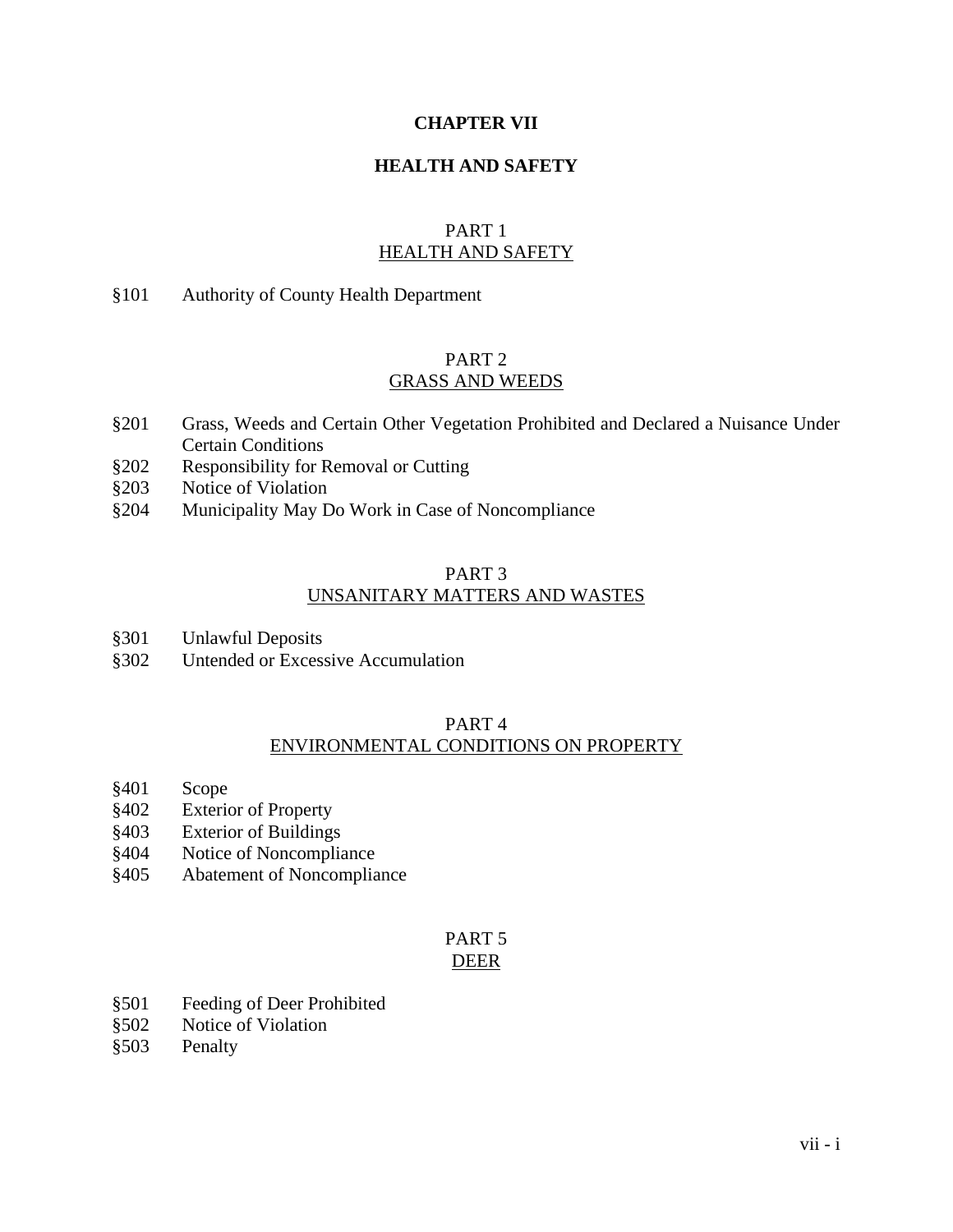# PART 6 PAH

§601 Definition<br>§602 Violation **Violation**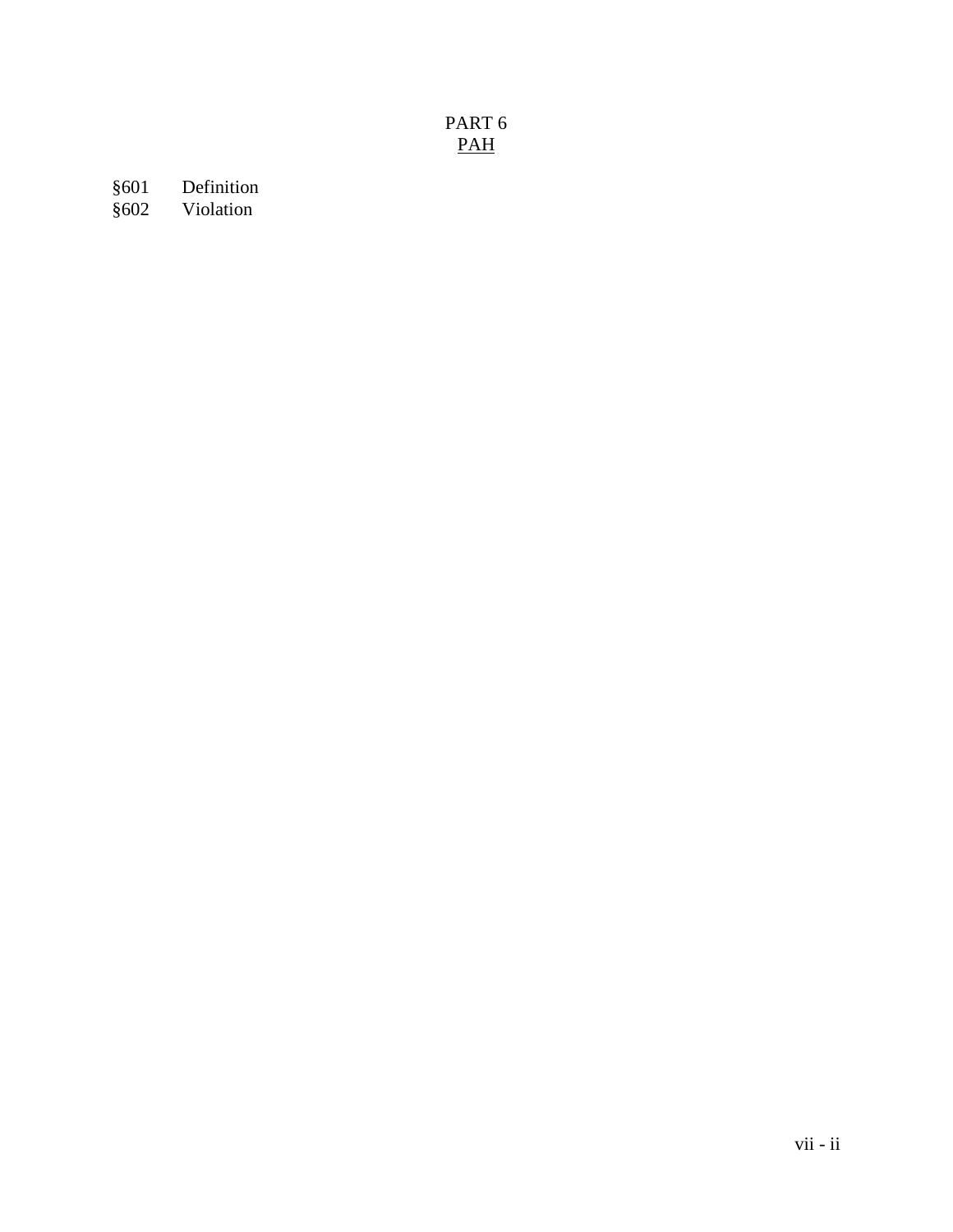#### **PART 1 ADMINISTRATION**

§101 Authority of County Health Department. It is hereby declared to be the intention of the Municipality that the Municipality will not exercise any of the public health functions vested in it by law and is subject to the jurisdiction of the Allegheny County Department of Health.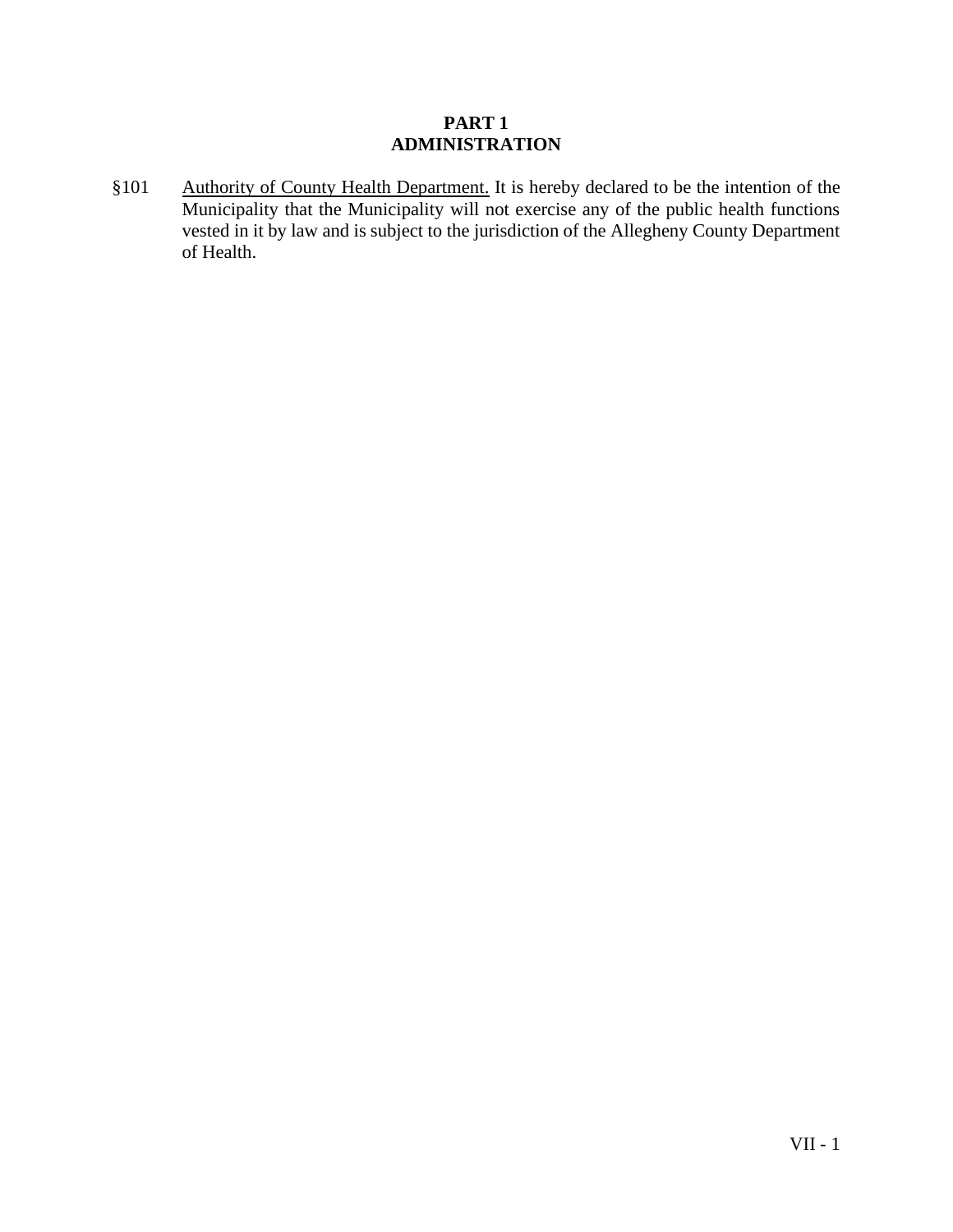#### **PART 2 GRASS AND WEEDS**

- §201 Grass, Weeds and Certain Other Vegetation Prohibited and Declared a Nuisance Under Certain Conditions. No person owning or occupying any property containing a structure within the Municipality shall permit any grass or weeds or any vegetation whatsoever, not edible or planted for some useful or ornamental purpose, to grow or remain upon such premises so as to exceed a height of six (6) inches, or to throw off any unpleasant or noxious order, or to conceal any filthy deposit, or to create or produce pollen. No person owning any vacant property within the Municipality shall permit in an area within twenty (20) feet from any property line, any grass, weeds or other vegetation growing upon any premises in the Municipality in violation of this Part 2 and the same is hereby declared to be a nuisance and detrimental to the health, safety, cleanliness and comfort of the inhabitants of the Municipality.
- §202 Responsibility for Removal or Cutting. The owner of any premises, as to vacant premises or premises occupied by the owner, and the occupant thereof, in case of premises occupied by other than the owner thereof, shall remove, trim or cut all grass, weeds or other vegetation growing or remaining upon such premises in violation of the provisions of §201 of this Chapter.
- §203 Notice of Violation. The Manager is hereby authorized to give notice by personal service or by registered mail, to the owner or occupant, as the case may be, of any premises whereon grass, weeds or other vegetation is growing or remaining in violation of the provisions of this Part 2, directing and requiring such owner or occupant to remove, trim or cut such grass, weeds or vegetation so as to conform to the requirements of this Part 2 within five (5) days after issuance of said notice.
- §204 Municipality May Do Work in Case of Noncompliance. In the case any person shall neglect, fail, or refuse to comply with such notice, the Municipality or its agents may remove, trim, or cut such grass, weeds or vegetation, and the cost thereof, together with a penalty of ten percent (10%) thereof, may be collected by the Municipality from such person in the manner provided by law.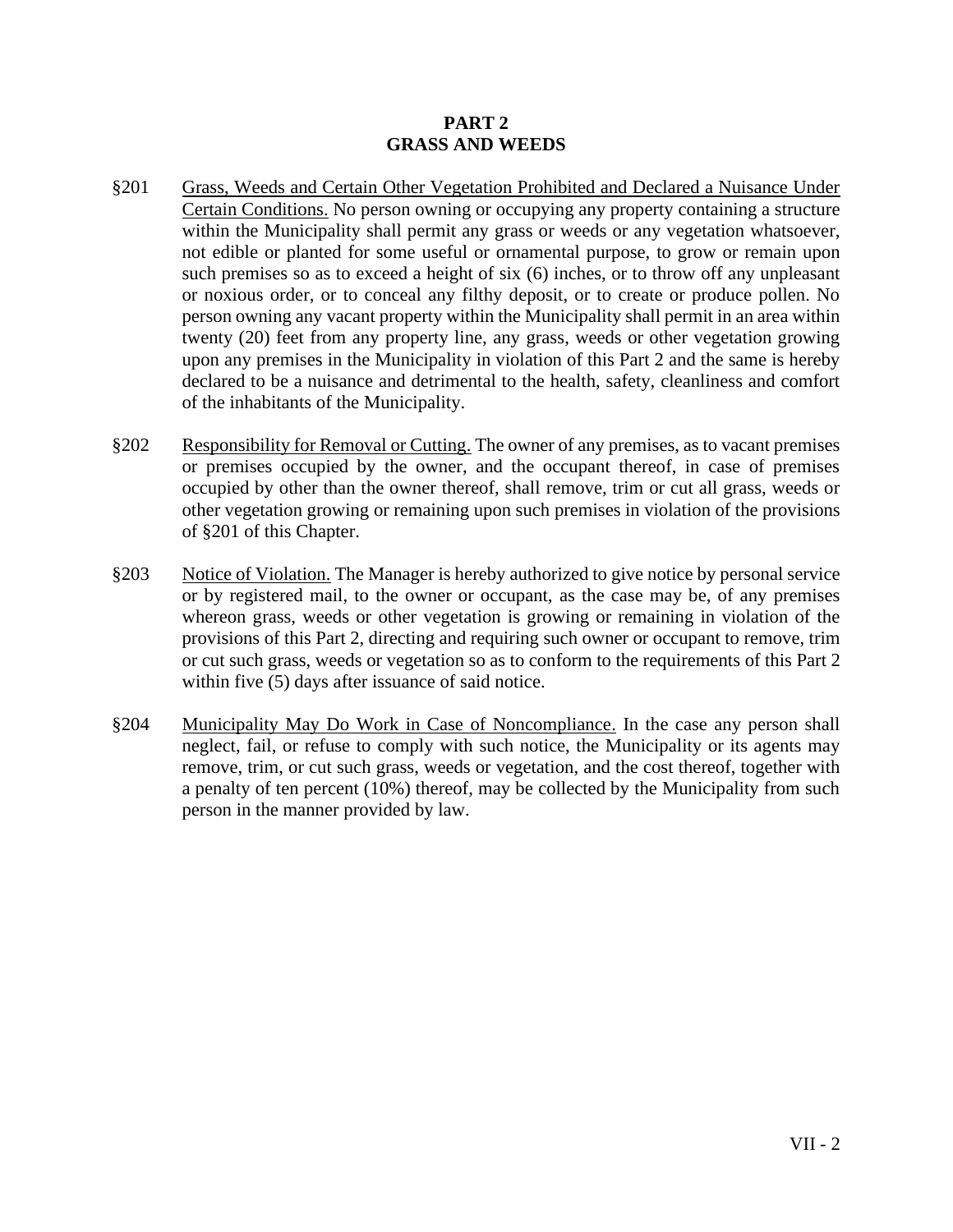#### **PART 3 UNSANITARY MATTERS AND WASTES**

- §301 Unlawful Deposits. With the exception of properly and regularly maintained compost piles or containers, it shall be unlawful to dump or deposit or cause to be dumped or deposited on any property within the Municipality any household trash, cuttings from trees, bushes or grass, or earth, stones or rocks, offal, animal waste, or any unsanitary matter of any nature whatsoever, or any combination of the same when the same are left in such manner as constitutes a health hazard because of being a breeding place for infestation, or because of the danger created to children who may be attracted to play in the area.
- §302 Untended or excessive accumulation. The existence of an untended or excessive accumulation of, stagnant water, rubbish, garbage, refuse or debris, including but not limited to household furnishings, and all other objectionable, unsightly or unsanitary matter upon any lot, tract or parcel of land within the Municipality, be it uncovered or under open shelter, to the extent and in the manner that such lot, tract or parcel of land is or may reasonably become infested or inhabited by rodents, vermin or wild animals, or may furnish a breeding place for mosquitoes or other insects, or threatens or endangers the public health, safety, or welfare, or may reasonably be anticipated to cause disease, or adversely affects and impairs the economic welfare of adjacent property, is hereby prohibited, unless said accumulation of or untended items are neatly arranged for removal in accordance with directions of the Manager.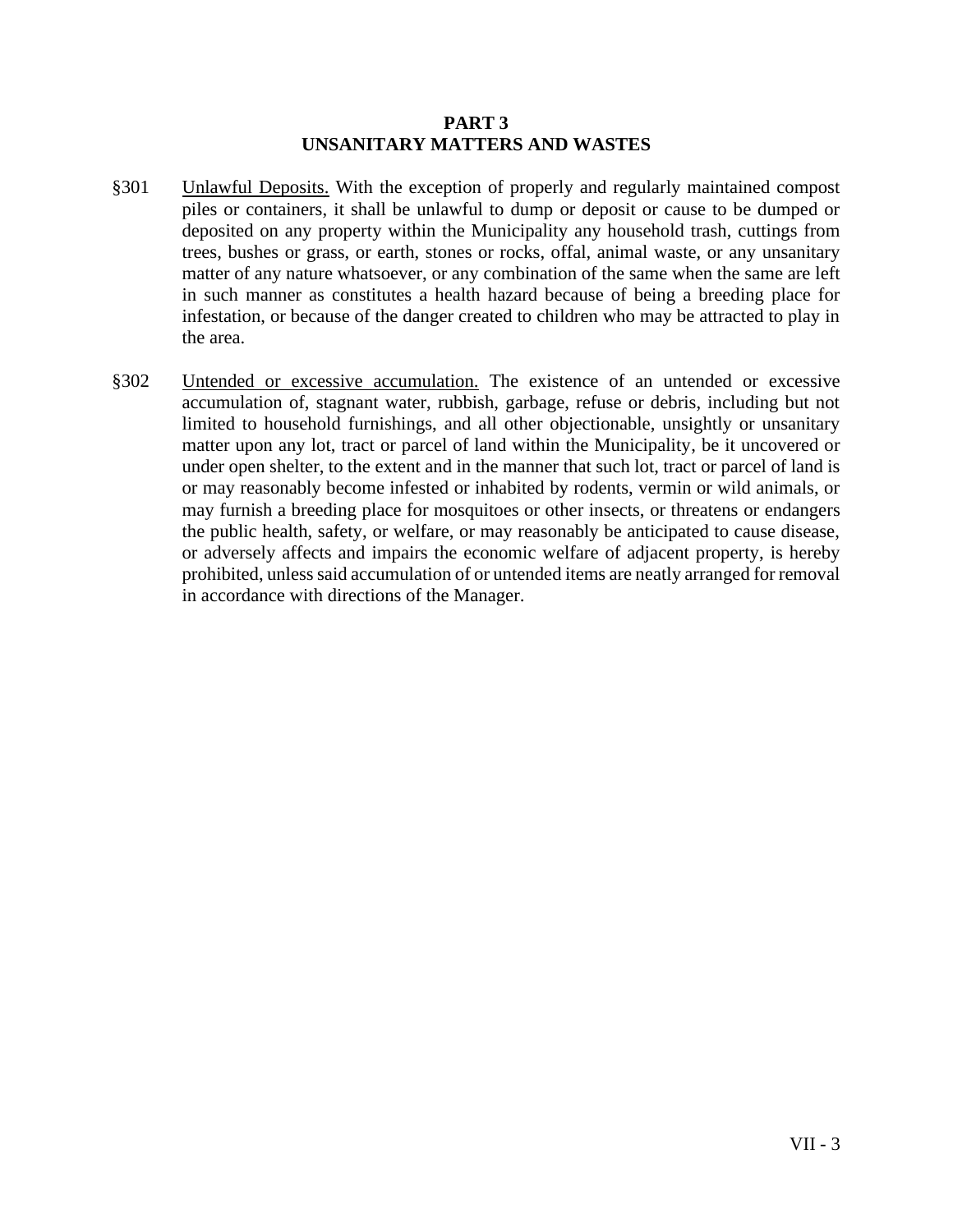#### **PART 4 ENVIRONMENTAL CONDITIONS OF PROPERTY**

§401 Scope. The provisions of this Part 4 shall govern the minimum environmental conditions of property. All buildings and structures, inhabited or not, and all exterior property areas, shall comply with the conditions herein prescribed as they may apply thereto.

#### §402 Exterior of Property.

- 402.1 Sanitation. All exterior property areas shall be maintained in a clean and sanitary condition free from any accumulation of rubbish or garbage that may constitute a health or safety hazard, or harbor insects or rodents and free from noxious weeds such as poison ivy, poison oak, ragweed and the like and in accordance with the provisions of Part 2 of this Chapter. All garbage, trash and rubbish shall be stored in airtight, vermin-proof containers and also shall be screened from public view.
- 402.2 Grading and Drainage. All exterior property areas shall be graded and maintained so as to prevent the accumulation of stagnant water thereon, or within any building or structure located thereon. Water shall not be channeled from one property onto neighboring property. Planting, proper grading, proper drainage or other measures shall be taken to prevent erosion of soil, water runoff causing migration of gravel or pebbles, from affecting property, sidewalks, or rights-of-way. Further, all exterior property areas shall be graded so as not to impose an unnatural grade on neighboring property resulting in property erosion or deterioration of abutting premises.
- 402.3 Storage of Materials. Commercial, industrial, or building materials shall not be stored on exterior property areas except when such materials are being used in the active construction or rehabilitation of buildings on the premises.
- 402.4 Retaining Walls, Fences and Accessory Structures. All accessory structures, including detached garages, fences, and walls, shall be maintained structurally sound and in good repair.
- 402.5 Treatment of water from roof or area drains.
	- 402.5.1 Storm water from roof or area drains shall not drain into any sanitary sewer nor shall it flow onto adjacent properties.
	- 402.5.2 Storm water from roof or area drains shall not be channeled from one property onto a neighboring property.
	- 402.5.3 Storm water from roof or area drains shall be drained via enclosed pipe in one of the following ways: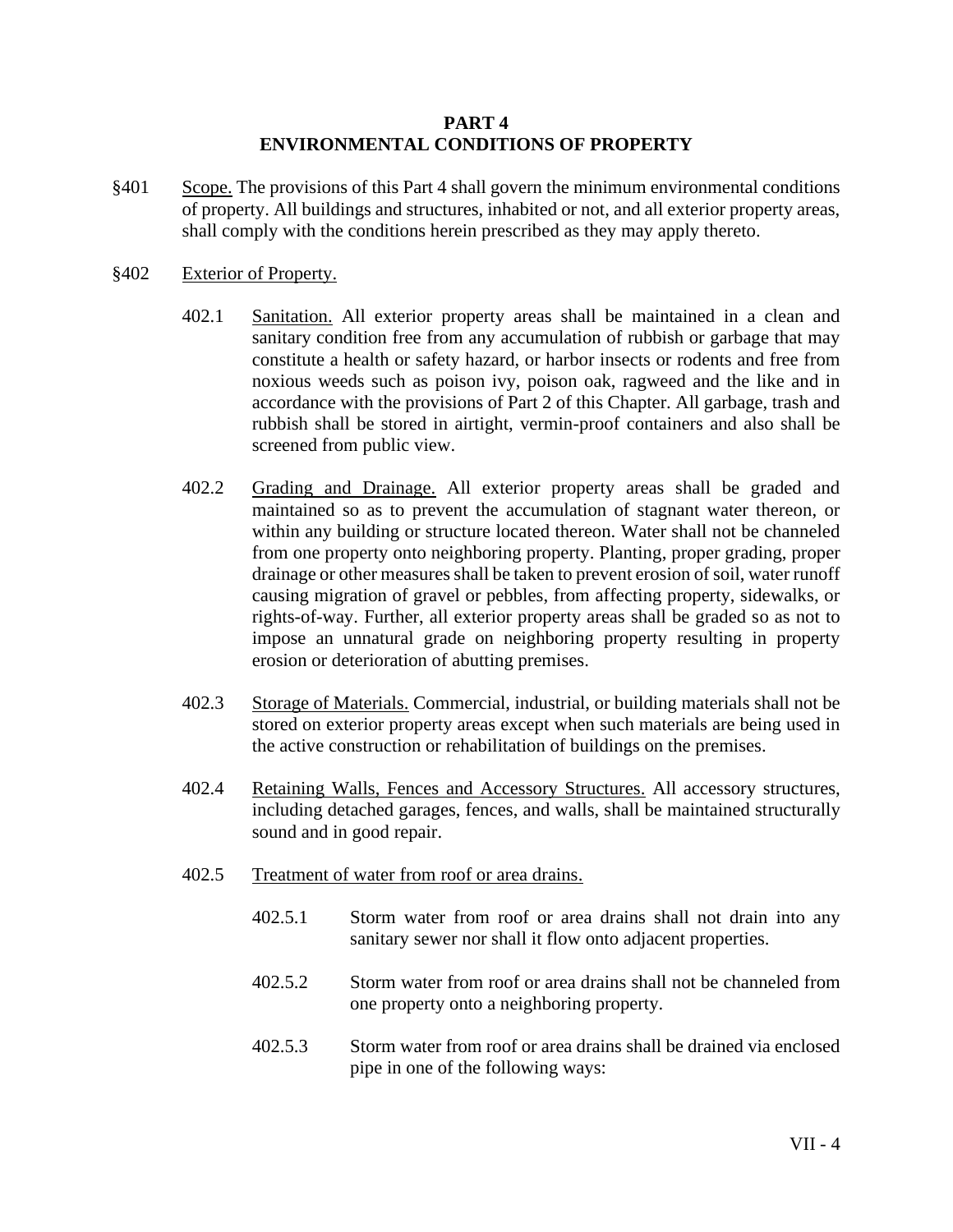- 402.5.3.1 Into a municipal storm sewer adjacent to the lot in question.
- 402.5.3.2 Through the curb into the gutter of a municipal or private street for conveyance via the gutter to the nearest storm sewer catch basin.
- 402.5.3.3 Into a sump located on the property. The size and construction of said sump shall be determined by the Chief Inspector under guidelines adopted by Resolution.
- 402.5.3.4 Into a holding tank with sump pump to convey the water to a storm sewer or street gutter. The design of the system shall be approved by the Chief Inspector under guidelines adopted by Resolution.
- 402.5.3.5 Onto a yard surface subject to approval by the Chief Inspector under guidelines adopted by Resolution.

#### §403 Exterior of Buildings.

- 403.1 Exterior Walls. Every exterior wall shall be free of holes, breaks, loose or rotting boards or timbers, and any other conditions which might admit rain, dampness or rodents to the interior portions of the walls or to the interior portions of the building. Exterior material requiring surface protection shall be painted and/or maintained in a manner suitable to the materials used according to the manufacturer's recommendations, and all siding material shall be kept in good repair.
- 403.2 Roofs. Every roof shall be structurally sound, tight, and have no defects which might admit water. Roof drainage, gutters, and downspouts shall be adequate to prevent water from causing dampness in the walls or interior portion of the building, and the runoff shall not flow onto adjoining property in accordance with §402.5 of this Chapter.
- 403.3 Chimneys and Roof Antennae. Every chimney and roof antenna mounting shall be maintained in a structurally safe and sound condition in accordance with §901.1 of the CABO One & Two Family Dwelling Code.
- 403.4 Signs. All exterior signs shall be maintained in a workmanlike state of maintenance and repair in accordance with the provisions of the Building Code, Article 19, and in accordance with the provisions of the Zoning Chapter, §823.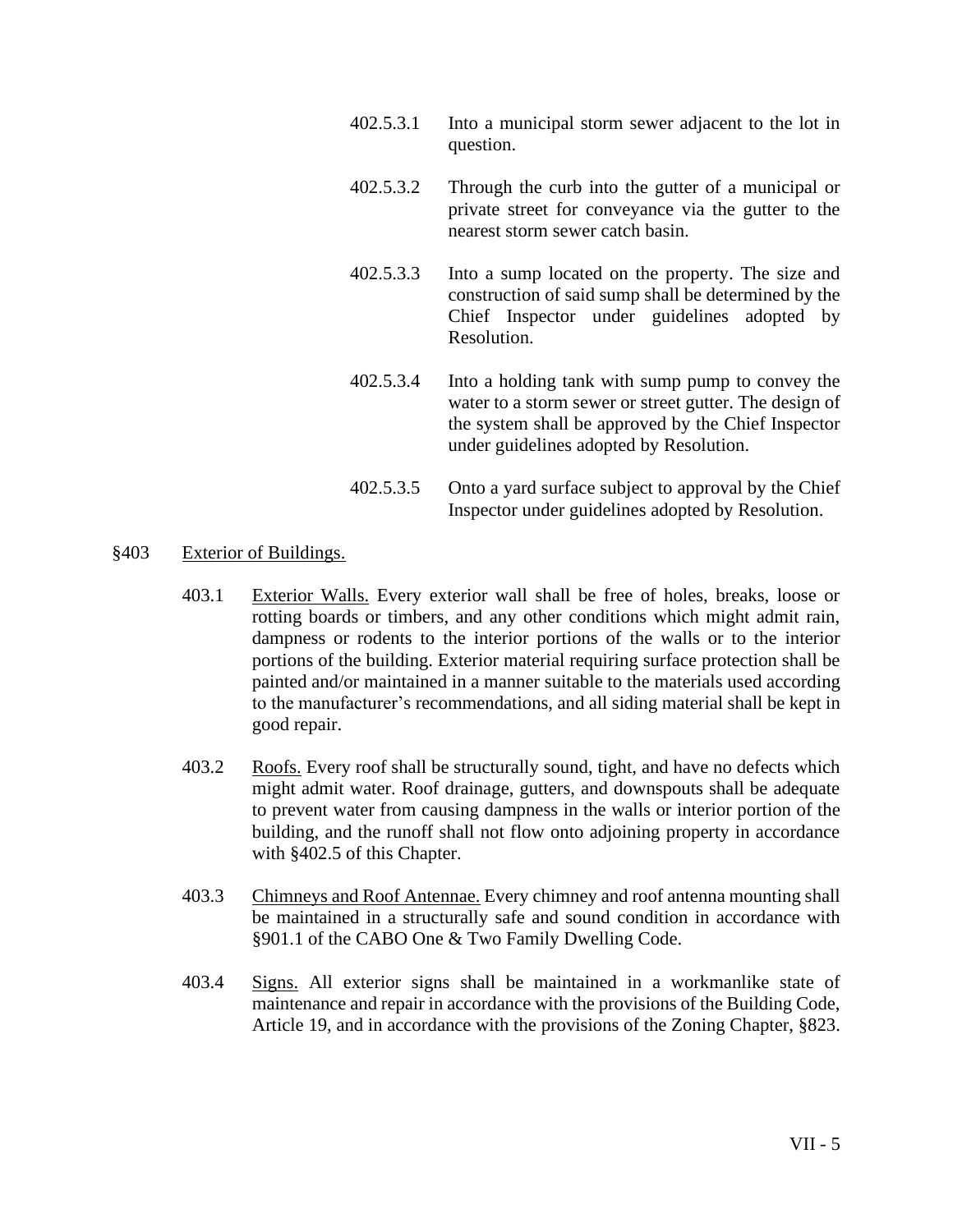- 403.5 Sidewalks and Driveways. All sidewalks, walkways, stairs, driveways, parking spaces and similar areas shall be kept in a proper state of repair, and maintained free from hazardous conditions.
- 403.6 Defacement of Property. No person shall willfully or wantonly damage, mutilate or deface any exterior surface of any structure or building on any private or public property by placing thereon any marking, carving or graffiti. It shall be the responsibility of the owner to restore said surface to an approved state of maintenance and repair.
- 403.7 Structural Members. All structural members shall be maintained free from deterioration, and shall be capable of safely supporting the imposed dead and live loads.
- 403.8 Doors. All exterior doors, door assemblies and hardware shall be maintained in good condition.
- 403.9 Premises Identification. Buildings shall have address numbers placed in a position to be plainly legible and visible from the street or road fronting the property. These numbers shall contrast with their background. Numbers shall be a minimum of four (4) inches (102 mm) high with a minimum stroke width of zero point five (0.5) inch (12.7 mm).
- 403.10 Overhang Extensions. All overhang extensions including, but not limited to canopies, marquees, signs, metal awnings, fire escapes, standpipes and exhaust ducts shall be maintained in good repair and be properly anchored as to be kept in a sound condition. When required, all exposed surfaces of metal or wood shall be protected from the elements and against decay or rust by periodic application of weather-coating materials, such as paint or similar surface treatment.
- 403.11 Stairways, Decks, Porches and Balconies. Every exterior stairway, deck, porch and balcony, and all appurtenances attached thereto, shall be maintained structurally sound, in good repair, and with proper anchorage and capable of supporting the imposed loads.
- 403.12 Handrails and Guards. Every handrail and guard shall be firmly fastened and capable of supporting normally imposed loads and shall be maintained in good condition.
- 403.13 Glazing. All glazing materials shall be maintained free from cracks and holes.
- 403.14 Electrical System Hazards. Where it is found that the electrical system for a structure constitutes a hazard to the occupants or the structure by reason of deterioration or damage, or for similar reasons, the code official shall require the defects to be corrected to eliminate the hazard.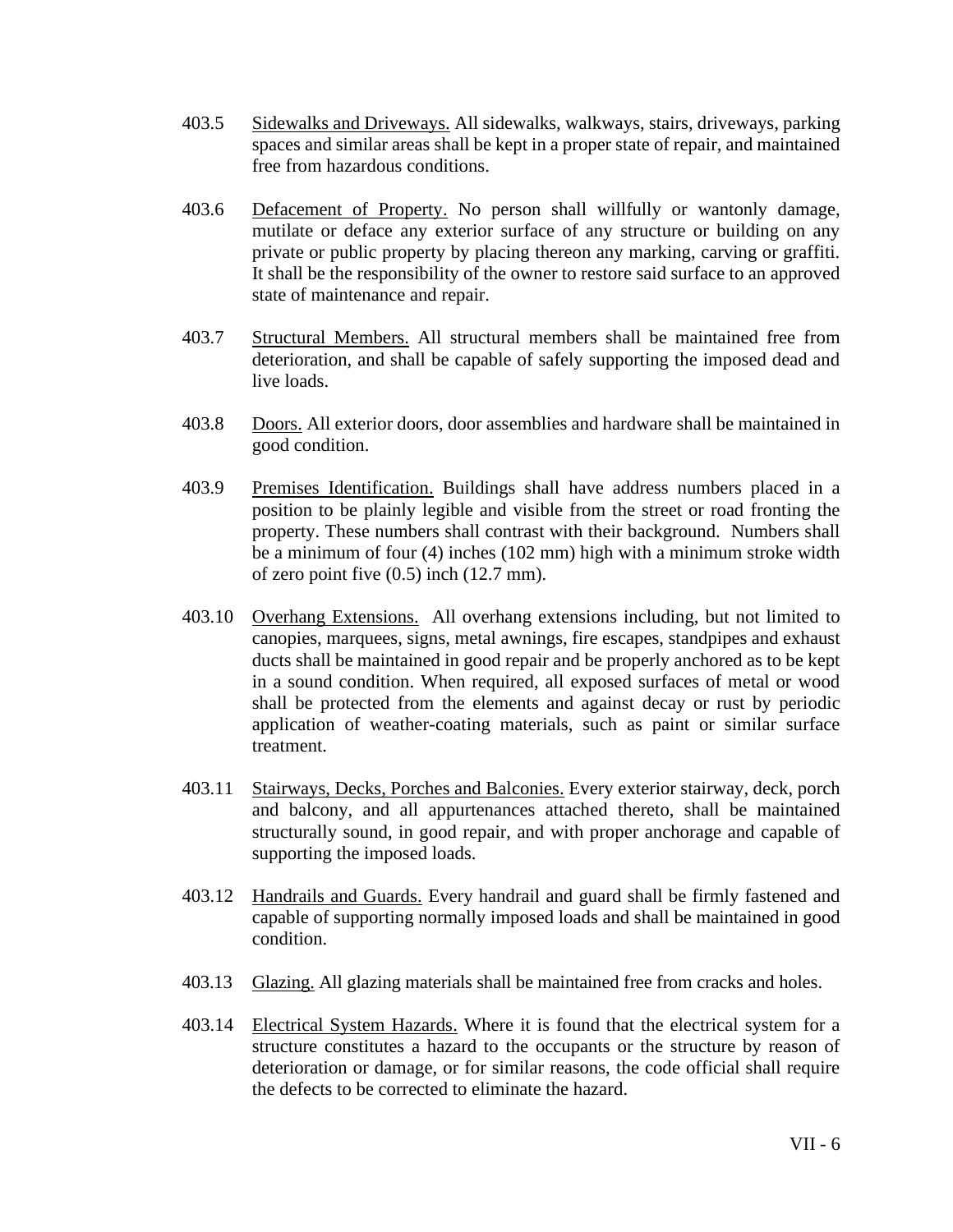§404 Notice of Noncompliance. Whenever the Manager or his authorized representative shall determine that there is noncompliance with any of the provisions of this Part 4, he shall give notice of the alleged noncompliance by personal service or registered mail to the owner and occupant of the premises which are in noncompliance.

The notice shall advise the reasons why the notice is issued, specify the remedial actions necessary to bring the structure or premise into compliance and allow a reasonable time for the performance of any act it requires.

§405 Abatement of Noncompliance. The Manager shall make or cause to be made a reinspection of the structure or premise after the expiration date set forth in the notice of noncompliance for correction of same. Should this re-inspection establish that the compliance has not been achieved the owner shall be subject to the general enforcement and penalty provisions of the Code.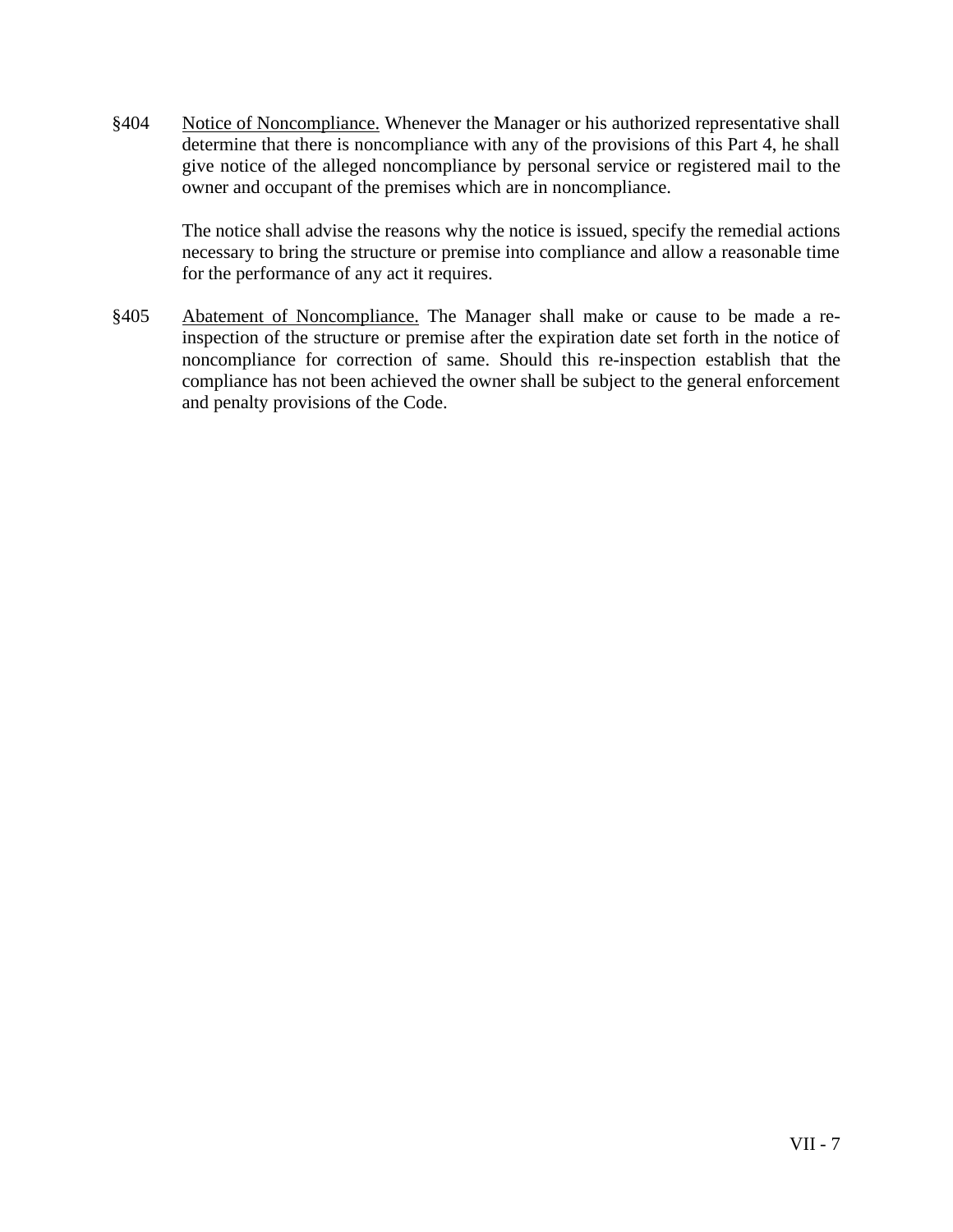#### **PART 5 FEEDING OF DEER**

#### §501 Feeding of deer prohibited.

- 501.1 No person shall knowingly, purposely or intentionally feed deer, cause deer to be fed or provide food to deer in Mt. Lebanon on any public or private property. This prohibition includes, but is not limited to, disbursement of food on the ground, at a feeding station, in a feeding device, or in a container of any form; providing a salt or mineral lick/block; or any other means which serves to provide feed to any deer in Mt. Lebanon
- 501.2 A person shall be deemed to have knowingly, purposely or intentionally fed deer, caused deer to be fed, or provided food to deer if the person places, or allows to be placed, wheat, pelleted livestock food, corn in any form, fruit, vegetables, hay or alfalfa, human food scraps, any form of commercially sold wildlife feed, birdseed or livestock feed, or any other edible matter that deer will consume on the ground or within the reach of deer. This prohibition shall include allowing residue that deer will consume to remain underneath a birdfeeder. This prohibition shall not include live vegetation such as ornamental landscaping, flowers, trees, vines, vegetable gardens, edible matter located either in an enclosed building or stored in a securely sealed package, or unmodified commercially purchased bird feeders or their equivalent when placed out of the reach of deer.
- §502 Notice of violation. Any person that violates this Ordinance shall, immediately and permanently upon notification from Mt. Lebanon, remove feed and feeding devices utilized to feed deer, and discontinue the activity for which the notification was given. If a person promptly complies with such notification, no penalties will be south as outlined in §503. The notification under this §502 is not mandatory, and penalties under §503 may be sought whether such notification was sent or received.
- §503 Penalty. In addition to the remedies under §502, the Enforcement Provisions of Chapter I, §104.3 of the Mt. Lebanon Code shall apply to violations of this Ordinance.